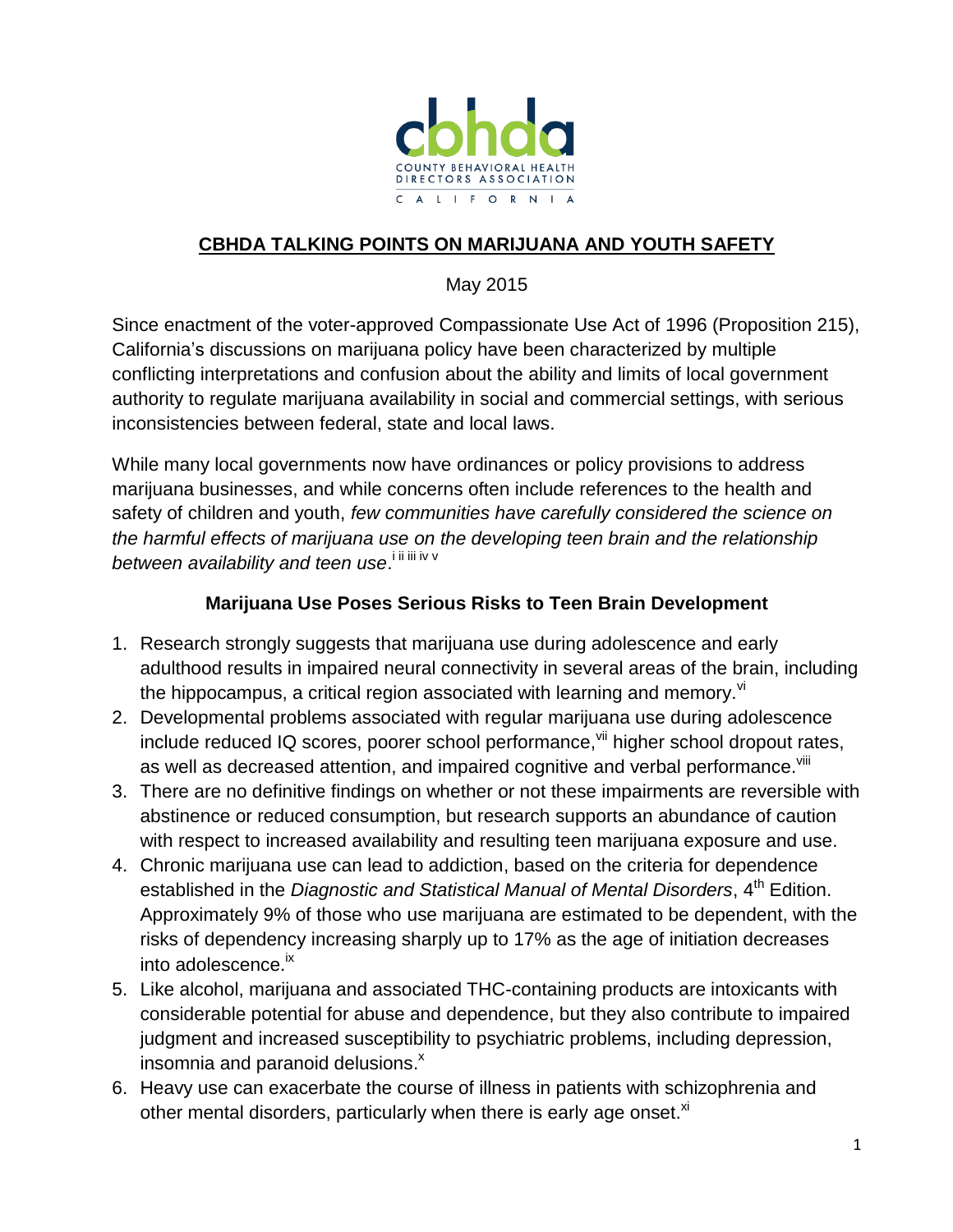In addition to pending state legislation regarding medical marijuana (e.g. AB 266, SB 634), California is likely to have at least one ballot measure in 2016 to legalize non-medical use. Many prevention professionals are concerned that widespread availability of an intoxicant like marijuana will lead to more widespread use, and will compound problems already posed by legal substances like alcohol and tobacco. Indeed, a recent New England Journal of Medicine article, "Adverse Effects of Marijuana Use," concludes:

*Repeated marijuana use during adolescence may result in long-lasting changes in brain function that can jeopardize educational, professional, and social achievements. However, the effects of a drug (legal or illegal) on individual health are determined not only by its pharmacologic properties but also by its availability and social acceptability. In this respect, legal drugs (alcohol and tobacco) offer a sobering perspective, accounting for the greatest burden of disease associated with drugs not because they are more dangerous than illegal drugs, but because their legal status allows for more widespread exposure.xii*

## **Preparing for 2016 and Beyond**

Marijuana is more widely available and more potent than ever before. The national average potency of THC has increased from approximately 4% in 1998 to 15% in 2012, with some dispensaries advertising potencies up to 30%. Increased potency levels, decreasing perception of harm, the increased risk of addiction with adolescent use, the impact on mental health, coupled with the academic consequences of use, have led to increased concern about marijuana use in California teens and young adults.

Research on the effects of marijuana on the developing brain, together with experience from alcohol and tobacco policy in California, provide important guidance for any initiative that would make marijuana legal, including established ways to manage an array of likely negative consequences.

Therefore, the Substance Abuse Prevention and Treatment (SAPT) Committee of the County Behavioral Health Directors Association of California (CBHDA) finds that:

## **A. California Should Adopt Strong Policies Shown to Protect Public Health**

Any statewide initiative to legalize marijuana should require both state and local health agencies to play a leadership role in adopting, monitoring and enforcing regulations. The following evidence-based strategies should form the foundation for marijuana policy should legalization occur:

- I. Adequate revenues for funding effective prevention, treatment and education programs must be ensured;
- II. Adoption of a 21-year age limit for the use and possession of non-medical marijuana;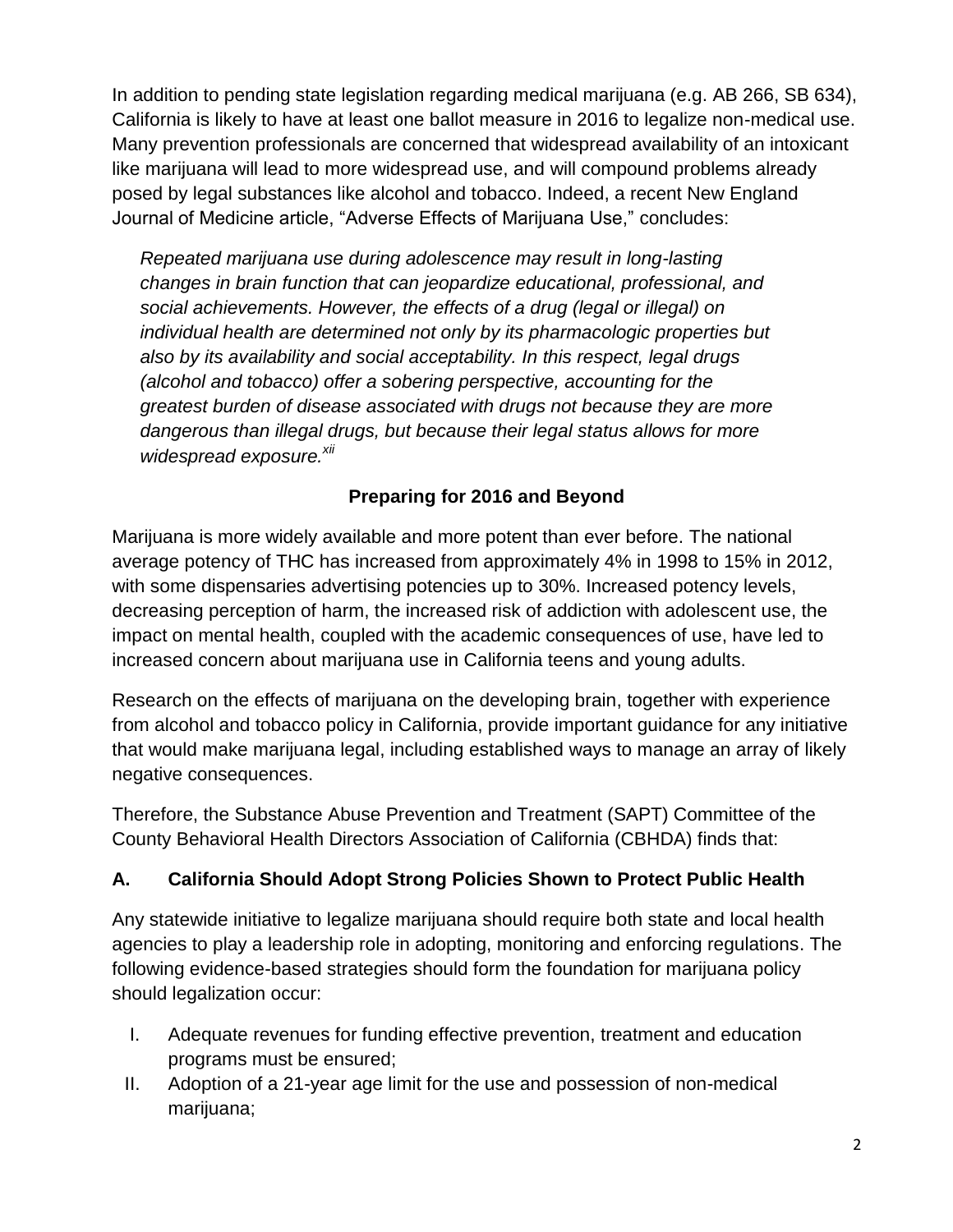- III. Strict enforcement of laws prohibiting sales or furnishing of marijuana to underage youth conducted by local law enforcement agencies;
- IV. Adequate funding of compliance check operations through state and local fees and taxes;
- V. Restrictions on the types, number, and location of retail outlets, avoiding youth locations;
- VI. Prohibition of products that are likely to appeal to youth; and
- VII. Strict regulation of marijuana marketing—with limits on advertising and messaging attractive to youth—within constitutional limitations that protect commercial speech.

# **B. State and Local Governments Play a Critical Role in Protecting Teen Health and Safety**

Legal drugs in California provide important lessons about efforts to protect youth from exposure and to delay the age of first drug use. Chief among these is the critical role of state *and* local government in developing, enhancing and enforcing effective strategies to protect the health and safety of young people, while operating within state regulatory structures.

Therefore, CBHDA also:

- I. Recognizes the constitutional powers of California counties and cities to protect the health and welfare of their communities and its residents—including, especially, youth;
- II. Supports legislative judgments made by locally-elected officials about potentially dangerous or unhealthy land uses, with deference given to protecting youth; and,
- III. Urges local governments, under existing and proposed California state policies on marijuana regulation, to consider the research on marijuana and teen brain development, and to exercise their duty and discretion to either: adopt a program, modify a program, or to opt out entirely.

## **Impacts Support an Abundance of Caution**

At this time CBHDA neither supports nor opposes proposals for legalization of marijuana for non-medical purposes. However, great caution is warranted for all policy makers given the lessons learned over the last eighty years since Prohibition was repealed, and given more than thirty years of tobacco prevention policy.

Legal drugs are extremely profitable industries, yet extremely costly for Americans; both in terms of mortality and impacts to public services.

> A leading cause of disease and a major contributor to health care costs, tobacco kills some 480,000 Americans every year.<sup>xiii</sup>